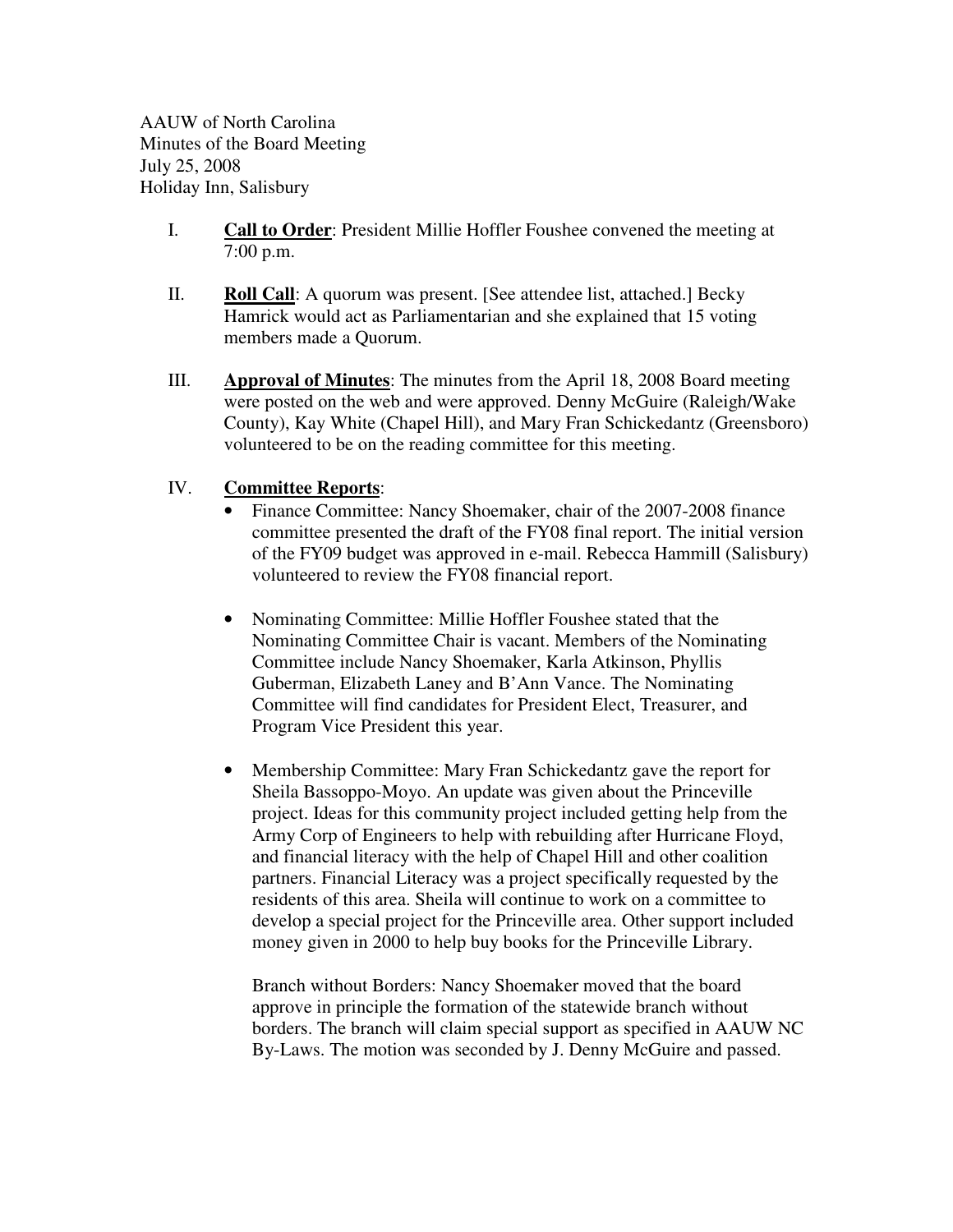• Communication Committee: Millie announced the newsletter editor would be Gretchen Purgason. She can be reached via e-mail: gretchenPurgason@triad.rr.com or editoraauwnc.org. She also reported that money would be allocated for the print shells in the amount of \$800.00.

The Board paid tribute to Marty Folsom's 10 years of editorial service to the AAUW NC.

• Convention Report: Sandra McLaurin reported on the convention, taking place in Wilmington, NC, would be a shorter version than last year. It will be on  $3/27/09$  and there will be a celebration for the Raleigh Branch 100 years.

Millie Hoffler Foushee reported that there would be a Pre-Convention seminar on Women and Finance, which will be open to the public.

• Public Policy: Millie Hoffler Foushee introduced the new Public Policy Chair, Elaine Ostrowski.

## V. **New Business**:

- Nancy Shoemaker gave information about the Women's Agenda Assemblies that can be found on the ncwu.org website.
- Carolyn Garfein, Education Foundation Board Member was introduced. She is running for AAUW President.
- Mary Fran Schickedantz suggested we modify the budget line item from "events" to "Program/Events."
- Mary Fran Schickedantz made a motion to increase the budget item of mini-grants and Special Projects from \$2,500 to \$5,000. Seconded by B'Ann Vance and passed.
- Mary Fran Schickedantz made a motion to change Article 10 Section F1 from \$.25 mile to the volunteer IRS rate and the first 50 miles of travel will be included. This change would cover committee members working in lieu of the chair. The motion was seconded by Elaine Ostrowski and passed.

## VI. **Announcements**:

• Millie Hoffler Foushee said copies of the proposed Association By-Laws would be reviewed and sent as a group to the Association.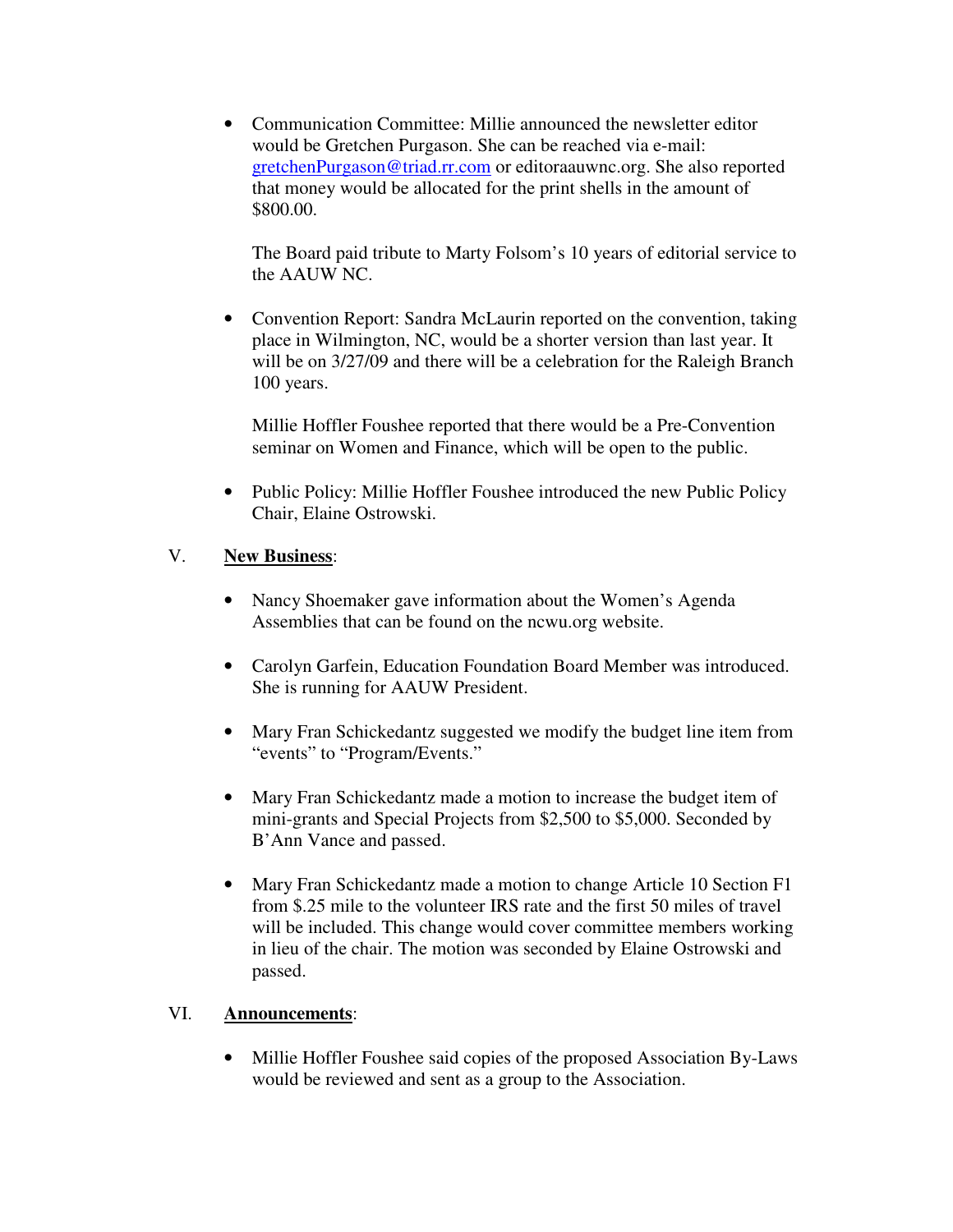• Elaine Ostrowski reported that the Paycheck Fairness Act letter Mary Peterson had us sign at the convention was sent to Congress.

The meeting was adjourned at 9:30 p.m.

\_\_\_\_\_\_\_\_\_\_\_\_\_\_\_\_\_\_\_\_\_\_\_\_\_\_\_\_\_\_\_\_\_\_ Mary E. Stephens, AAUW-NC Secretary